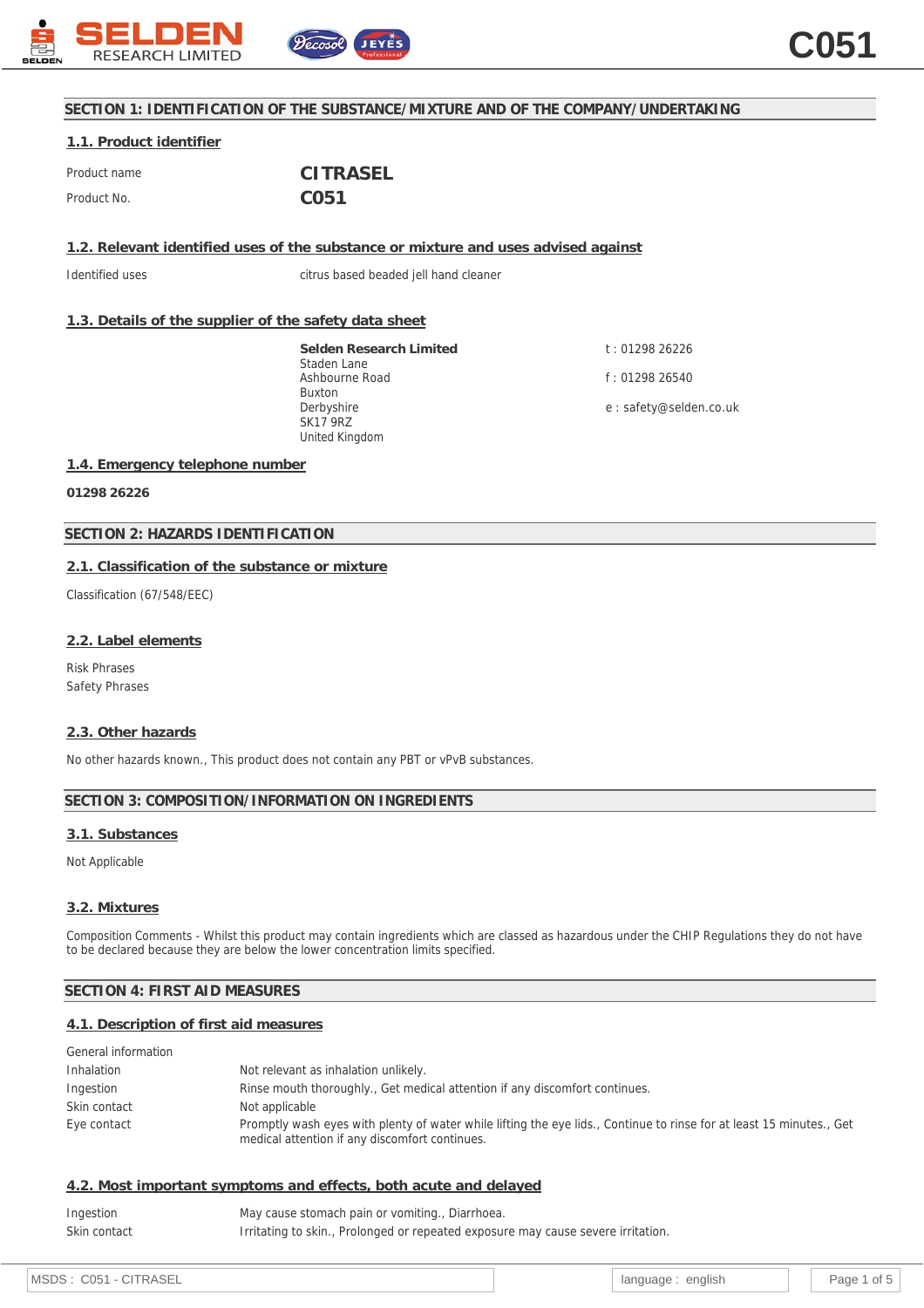

Eye contact **Irritating and may cause redness and pain.** 

## **4.3. Indication of any immediate medical attention and special treatment needed**

Treat Symptomatically.

## **SECTION 5: FIREFIGHTING MEASURES**

#### **5.1. Extinguishing media**

Extinguishing media This product is not flammable., Use fire-extinguishing media appropriate for surrounding materials.

## **5.2. Special hazards arising from the substance or mixture**

Unsuitable extinguishing media

#### **5.3. Advice for firefighters**

Special Fire Fighting<br>Procedures Self contained breathing apparatus and full protective clothing must be worn in case of fire.

## **SECTION 6: ACCIDENTAL RELEASE MEASURES**

#### **6.1. Personal precautions, protective equipment and emergency procedures**

Avoid contact with eyes., For personal protection, see section 8.

#### **6.2. Environmental precautions**

Not relevant considering the small amounts used.

## **6.3. Methods and material for containment and cleaning up**

Stop leak if possible without risk., Absorb in vermiculite, dry sand or earth and place into containers., Flush with plenty of water to clean spillage area., Do not contaminate water sources or sewer.

## **6.4. Reference to other sections**

For personal protection, see section 8. For waste disposal, see section 13.

## **SECTION 7: HANDLING AND STORAGE**

## **7.1. Precautions for safe handling**

Avoid contact with eyes.

## **7.2. Conditions for safe storage, including any incompatibilities**

Store in tightly closed original container in a dry, cool and well-ventilated place., Keep in original container.

## **7.3. Specific end use(s)**

See product label for detailed usage and instructions.

## **SECTION 8: EXPOSURE CONTROLS/PERSONAL PROTECTION**

#### **8.1. Control parameters**

Not applicable

#### **8.2. Exposure controls**

Protective equipment Respiratory equipment Not relevant Eye protection Not relevant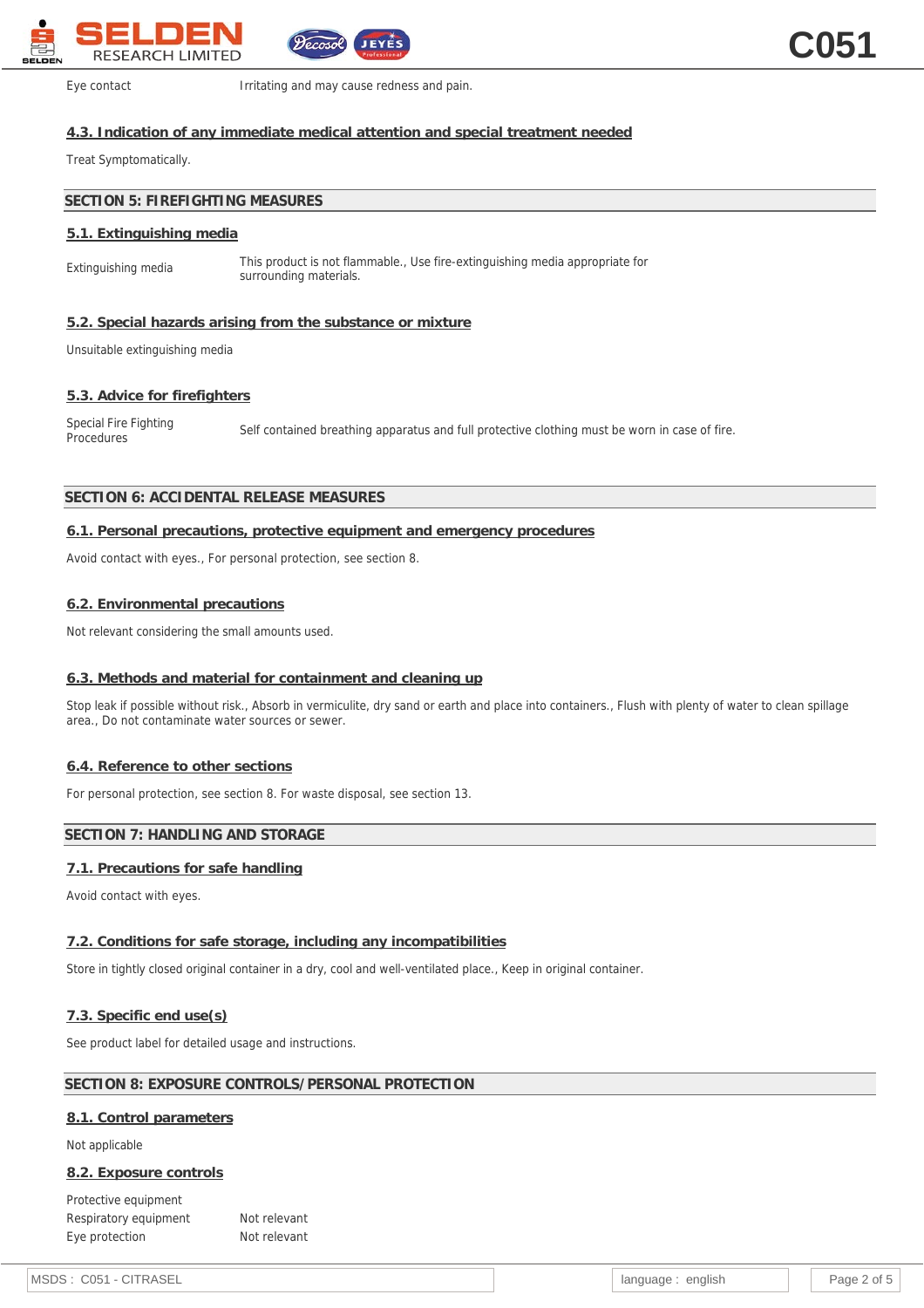

Skin protection Not applicable

## **SECTION 9: PHYSICAL AND CHEMICAL PROPERTIES**

## **9.1. Information on basic physical and chemical properties**

| Appearance               | Jelly-like                |
|--------------------------|---------------------------|
| Colour                   | Orange.                   |
| Odour                    | Citrus                    |
| Relative density         | $0.990 - 1.000 \ @ 20 °C$ |
| pH-Value, Conc. Solution | $6.0 - 6.8$               |

## **SECTION 10: STABILITY AND REACTIVITY**

#### **10.1. Reactivity**

Stable under normal temperature conditions.

#### **10.2. Chemical stability**

Stable under normal temperature conditions.

#### **10.3. Possibility of hazardous reactions**

None known

#### **10.4. Conditions to avoid**

There are no known conditions that are likely to result in a hazardous situation.

#### **10.5. Incompatible materials**

No incompatible groups noted.

#### **10.6. Hazardous decomposition products**

None under normal conditions.

## **SECTION 11: TOXICOLOGICAL INFORMATION**

## **11.1. Information on toxicological effects**

| Toxicological information | No toxicological data is available for this mixture, however data can be provided for specific raw materials upon<br>reauest. |
|---------------------------|-------------------------------------------------------------------------------------------------------------------------------|
| Ingestion                 | May cause stomach pain or vomiting., Diarrhoea.                                                                               |
| Skin contact              | Irritating to skin., Prolonged or repeated exposure may cause severe irritation.                                              |
| Eye contact               | Irritating and may cause redness and pain.                                                                                    |

## **SECTION 12: ECOLOGICAL INFORMATION**

## **12.1. Toxicity**

Not classed as Hazardous to the Environment but release to the environment should be avoided.

#### **12.2. Persistence and degradability**

Degradability The surfactants contained within the product comply with the biodegradability criteria as laid down in Regulation (EC) No 648/2004.

## **12.3. Bioaccumulative potential**

Bioaccumulative potential The product does not contain any substances expected to be bioaccumulating.

## **12.4. Mobility in soil**

Mobility: Mobility: The product is soluble in water.

MSDS : C051 - CITRASEL PAGE 2 OF 5 AND 100 - CITRASEL 2 OF 5 AND 100 - 2 OF 5 AND 100 - 2 OF 5 AND 100 - 2 OF 5 AND 100 - 2 OF 5 AND 100 - 2 OF 5 AND 100 - 2 OF 5 AND 100 - 2 OF 5 AND 100 - 2 OF 5 AND 100 - 2 OF 5 AND 100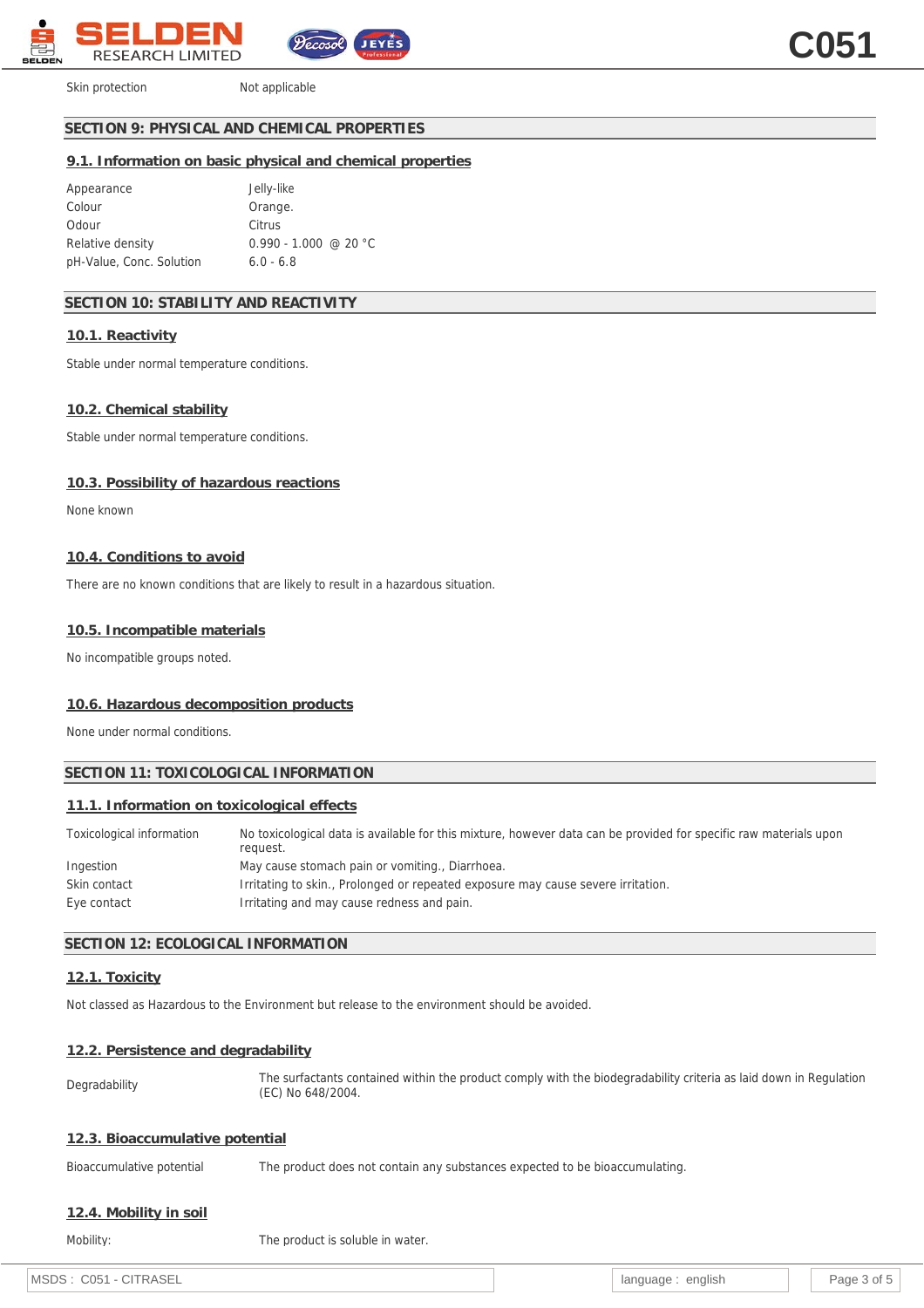

## **12.5. Results of PBT and vPvB assessment**

This product does not contain any PBT or PvB substances

#### **12.6. Other adverse effects**

None known

## **SECTION 13: DISPOSAL CONSIDERATIONS**

#### **13.1. Waste treatment methods**

Dispose of waste and residues in accordance with local authority requirements.

## **SECTION 14: TRANSPORT INFORMATION**

**14.1. UN number**

| 14.2. UN proper shipping name                                                 |                |  |
|-------------------------------------------------------------------------------|----------------|--|
| Proper Shipping Name:                                                         | Not applicable |  |
|                                                                               |                |  |
| 14.3. Transport hazard class(es)                                              |                |  |
| <b>Transport Labels</b>                                                       | Not Applicable |  |
| 14.4. Packing group                                                           |                |  |
|                                                                               |                |  |
| 14.5. Environmental hazards                                                   |                |  |
| Environmentally Hazardous substance/Marine Pollutant<br>No                    |                |  |
|                                                                               |                |  |
| 14.6. Special precautions for user                                            |                |  |
| <b>Tunnel Restriction Code</b>                                                | n/a            |  |
|                                                                               |                |  |
| 14.7. Transport in bulk according to Annex II of MARPOL73/78 and the IBC Code |                |  |

Not relevant

## **SECTION 15: REGULATORY INFORMATION**

## **15.1. Safety, health and environmental regulations/legislation specific for the substance or mixture**

| UK Regulatory References<br>Environmental Listing | The Control of Substances Hazardous to Health Regulations 2002 (S.1 2002 No. 2677) with amendments.<br>Rivers (Prevention of Pollution) Act 1961., Control of Pollution (Special Waste Regulations) Act 1980.<br>The Chemicals (Hazard Information and Packaging for Supply) Regulations 2009 (S.I 2009 No. 716)., The Cosmetic                                                                                                                                                                                                                                                                                                                                                                                                                                                                                                                                                                                                                              |
|---------------------------------------------------|--------------------------------------------------------------------------------------------------------------------------------------------------------------------------------------------------------------------------------------------------------------------------------------------------------------------------------------------------------------------------------------------------------------------------------------------------------------------------------------------------------------------------------------------------------------------------------------------------------------------------------------------------------------------------------------------------------------------------------------------------------------------------------------------------------------------------------------------------------------------------------------------------------------------------------------------------------------|
| <b>Statutory Instruments</b>                      | Products (Safety) Regulations 1996                                                                                                                                                                                                                                                                                                                                                                                                                                                                                                                                                                                                                                                                                                                                                                                                                                                                                                                           |
| Approved Code Of Practice                         | Classification and Labelling of Substances and Preparations Dangerous for Supply.                                                                                                                                                                                                                                                                                                                                                                                                                                                                                                                                                                                                                                                                                                                                                                                                                                                                            |
| Guidance Notes                                    | Workplace Exposure Limits EH40., Introduction to Local Exhaust Ventilation HS(G)37.                                                                                                                                                                                                                                                                                                                                                                                                                                                                                                                                                                                                                                                                                                                                                                                                                                                                          |
| <b>EU Legislation</b>                             | System of specific information relating to Dangerous Preparations. 2001/58/EC., Dangerous Preparations Directive<br>1999/45/EC., Regulation (EC) No 1907/2006 of the European Parliament and of the Council of 18 December 2006<br>concerning the Registration, Evaluation, Authorisation and Restriction of Chemicals (REACH), establishing a<br>European Chemicals Agency, amending Directive 1999/45/EC and repealing Council Regulation (EEC) No 793/93<br>and Commission Regulation (EC) No 1488/94 as well as Council Directive 76/769/EEC and Commission Directives<br>91/155/EEC, 93/67/EEC, 93/105/EC and 2000/21/EC, including amendments., Regulation (EC) No 1272/2008 of<br>the European Parliament and of the Council of 16 December 2008 on classification, labelling and packaging of<br>substances and mixtures, amending and repealing Directives 67/548/EEC and 1999/45/EC, and amending<br>Regulation (EC) No 1907/2006 with amendments. |
| <b>National Regulations</b>                       | The Carriage of Dangerous Goods and Use of Transportable Pressure Equipment Regulations 2007 (CDG 2007).                                                                                                                                                                                                                                                                                                                                                                                                                                                                                                                                                                                                                                                                                                                                                                                                                                                     |

## **15.2. Chemical Safety Assessment**

| MSDS: C051 - CITRASEL |  | language : english |  | Page 4 of 5 |
|-----------------------|--|--------------------|--|-------------|
|-----------------------|--|--------------------|--|-------------|